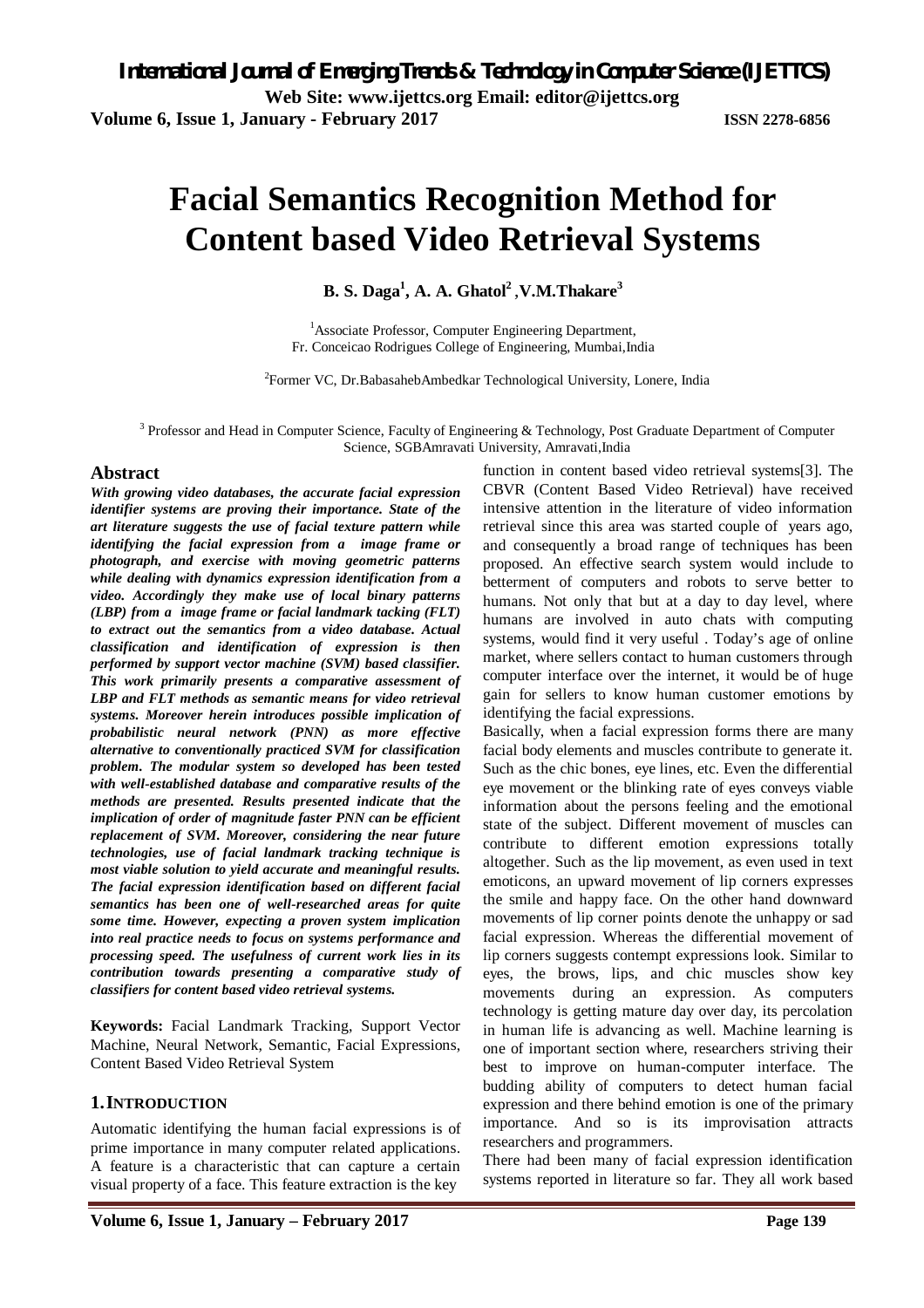# *International Journal of Emerging Trends & Technology in Computer Science (IJETTCS)* **Web Site: www.ijettcs.org Email: [editor@ijettcs.org](mailto:editor@ijettcs.org)**

### **Volume 6, Issue 1, January - February 2017 ISSN 2278-6856**

on different principles. Some try to measure key facial landmarks movement during expression build-up. Some try to extracts facial information in terms of texture change under certain image processing techniques. There could be a multiple combinations of holistic and component based approaches possible. Facial landmark tracking (FLT) and Local binary pattern (LBP) are two most reliable techniques as observed from literature. FLT technique works on basis of evolution of facial landmarks movements as an expression build up. Thereby, it is mostly expected to have better dynamic response as compared to LBP, where LBP makes use of static images only. In current paper, an effort has been made to do a comparative assessment of FLT and LBP methods for semantic expression identification. Moreover, most design pattern common classification algorithms used in literature are based on support vector machines (SVM). In current paper, probabilistic neural networks (PNN) had been tried parallel to see its performance in comparison with conventional SVM technique.

Famous American psychologist [1] was the pioneer behind identifying and classifying various human facial expressions. His contribution to creating the humongous database of human expressions proved to be an asset for many modern machine learning researchers and scientists. As per his historical reports, human facial expressions have been classified in 7 key semantics features. This semantic based content identification helps in video data extraction. Facial expressions can be considered important cues which can be used in Video Retrieval [9]. He termed these set of seven facial features as "Seven Universal Facial Expressions of Emotion". Thereby, any automatic computer software system for facial expression classifier is expected to clearly distinguish between these seven features for a given data over a neutral face. These seven expressions are listed as displayed in referred in Fig. 1

### **2.RELATED WORK**

The Facial Action Coding System (FACS) [2] is a method



**Volume 6, Issue 1, January – February 2017 Page 140**

for measuring facial expressions in terms of activity in the underlying facial muscles. FACS is a system to taxonomies human facial movements by their appearance on the face, based on a system as adopted by the same psychologist. It is an index of facial expressions, but does not actually provide any bio-mechanical information about the degree of muscle activation. One has to understand that muscle activation is not part of FACS. Movements of nostrils, eyes, cheeks, lips, lip corners, head, neck, tongue, dimples, winks etc., in positive and negative directions are encoded to specific numbers and mapped to high level features. The retrieval framework can be accomplished through the development of philosophy based on semantic content model and semantic content extraction algorithms[13] Also, sometimes, their intensity of movements is accounted. Thus each of the expression would obtain a specific code or a summation of codes, as illustrated in this article.

Researchers [16] have demonstrated a system for facial expression detection. Moreover their developed system can do a generic application job. It could identify the face; do facial restructuring, coding of facial landmarks movements etc. The system is basically based on facial landmarks movement tracking. The performance of their system was exceptionally good in classifying the expressions. However, their results showed some flaws in confusing between the few expressions identification. This they had attributed to the fact that the facial landmarks sometime are not getting detected correctly. This may cause a wrong identification.

Support vector machine (SVM) are the most commonly popular machine learning algorithm used for classification problems. Basically, it supports a good mapping mechanism. The SVM primarily works on the basis of vector space. Before using for actual classification problem the SVMs are trained to classification categories with training data sets. For each training data SVM constructs a vector. These vectors when plotted in vector space demark the boundaries to certain categories. Thus once training is done every new data point vector would lie to certain category of classification problem. An SVM model is a representation of the examples as points in space, mapped so that the examples of the separate categories are divided by a clear gap that is as wide as possible. New examples are then mapped into that same space and predicted to belong to a category based on which side of the gap they fall on. For expression identification problems SVM had always been the tool of choice for classification process among the researchers. Most of the researchers had demonstrated its use in literature [4,5,6].

Facial landmarks detection is not the only method in the field of expression detection. Part of literature is full of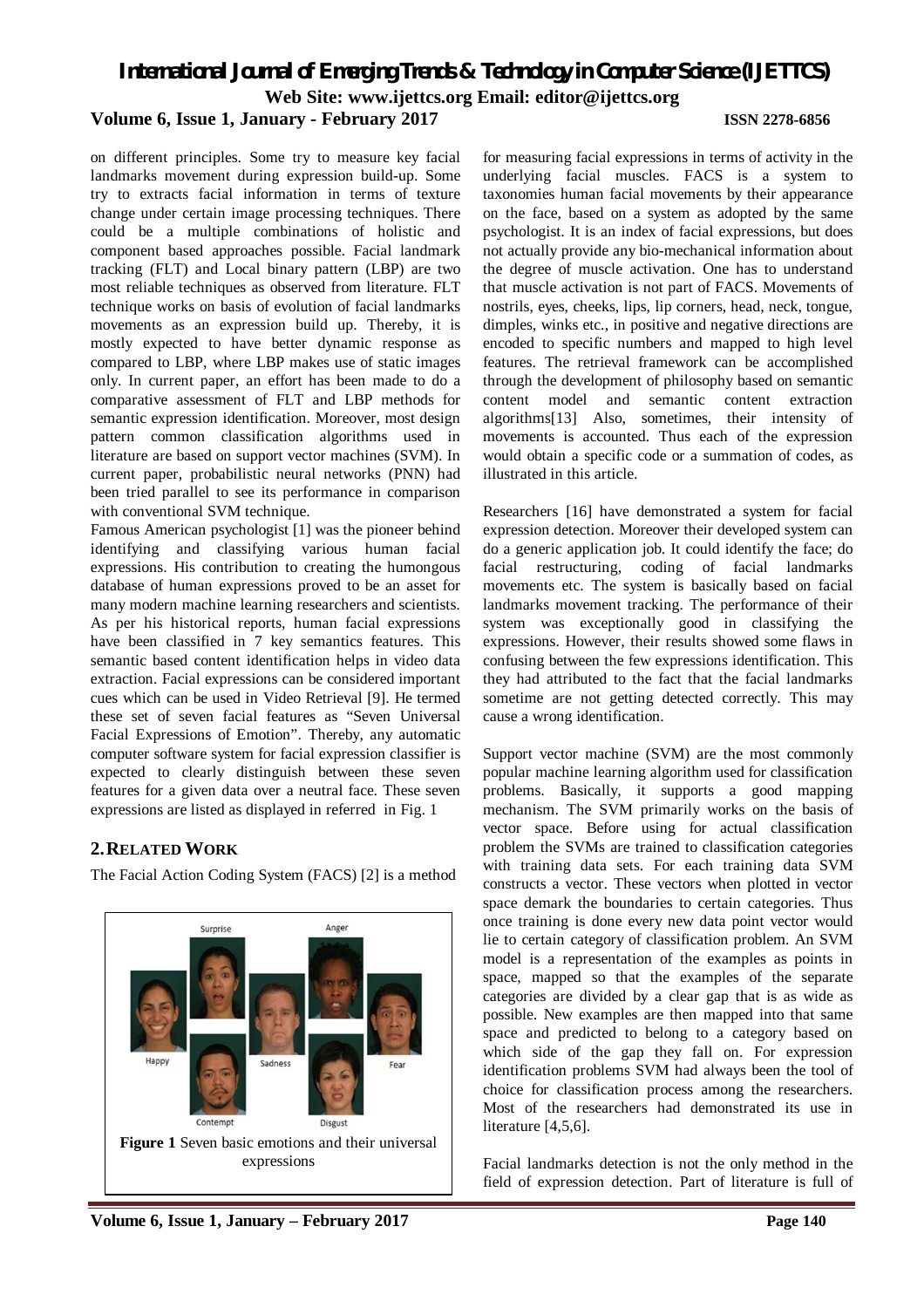# *International Journal of Emerging Trends & Technology in Computer Science (IJETTCS)* **Web Site: www.ijettcs.org Email: [editor@ijettcs.org](mailto:editor@ijettcs.org)**

#### **Volume 6, Issue 1, January - February 2017 ISSN 2278-6856**

works which do use facial texture information for expression detection. One of such method is use of local binary pattern (LBP) detection. The first evidence of LBP operator was introduced by researchers working in early era of machine learning [7], and was proved a powerful means of texture description. It is a simple image processing technique however proven very effective. In LBP operation, the human face, as builds the expression different pixels are illuminated to different brightness levels. This mainly happens due to the face exposed to constant camera light while muscles performing the movement. In such situation, if the facial extract from a video frame is fragmented, the pixels can be assigned to differential binary patterns. This on multiple combinatorial use of facial fragmentation, results in to a binary code. This is a rather simplistic approach due to its computational simplicity.

Researchers [8] proposed expression recognition system which was fully automatic and did achieve superior performance. They combined Facial texture method, LBP with geometric information, facial landmarks detection (FLT) technique. Combination of these two methods provided the benefit of static and dynamic pattern recognition.

Very recently in 2013, a group of researchers [15], tried to include a test dataset of seven distinct facial expressions and observed a quite successful recognition rate of their component based expression classifier algorithm. The datasets used by Hong et al. are generated using the JACFEE and JACNEUF dataset, which is certified by the Paul Ekman Group LLC [10]. Their objective was to test the system in identifying 7 universal facial semantics, which included the Ekman's expression of contempt along with the neutral face. The data set was consisting large enough data points with nearly 280 colorful images. Out of which 140 were the neutral faces. And remaining 140 were from 7 facial expressions. So as to count, 20 images per expression. They have employed four different image pre-processing techniques are used & listed as –

- a. Grayscale Transformation
- b. Local Binary Patterns (LBP)
- c. Edges using Canny and Sobel
- d. Feature points

The facial expressions were classified using a standard multiclass Support Vector Machine (SVM) and a pairwise adaptive multiclass SVM (pa-SVM) – which used pairwise adaptive model parameters. They primarily focused on the performance of SVM classification technique particularly when it comes to classifying the expression contempt with other expressions. Moreover they looked at the factors which could have impact on the performance of the classifier. The overall system performance as they had presented was applauding. They obtained a best correct classification rate of 98.57% with the contemptuous expression included.

While there had been several classification algorithm are available, namely, support vector machine (SVM), extreme learning machine (ELM), sparse representation of image (SRC), Probabilistic neural networks (PNN) that find applications in design pattern recognition of image classifications. In 2008, researchers [11] demonstrated application of PNN method for solving distinct pattern classification problems. In their article, they stressed out on the fact that PNN is predominantly a classifier since it can map any input pattern to a number of classifications. And compared to other state of the art classifiers, PNN provides advantage primarily with fast training process, an inherently parallel structure, guaranteed to converge to an optimal classifier as the size of the representative training set increases and training samples can be added or removed without extensive retraining. Probabilistic neural networks can be used for classification problems. When an input is presented, the first layer computes distances from the input vector to the training input vectors and produces a vector whose elements indicate how close the input is to a training input. The second layer sums these contributions for each class of inputs to produce as its net output a vector of probabilities. Finally, a compete transfer function on the output of the second layer picks the maximum of these probabilities, and produces a 1 for that class and a 0 for the other classes.

Very recently a group of researchers had demonstrated the use of bio-dimensional empirical mode decomposition (BEMD)12 technique for facial expression identification. Their proposed methodology basically works by subtracting the facial image of a subject pertaining to specific expression from that of the same subject's neutral facial image. Moreover, they mainly focus on the selective facial parts of eyes and mouth mainly, since these are the parts of human face where the facial muscles indicate maximum movement or deformations while an expression is being developed on the face. The idea in their work for image subtraction basically works on the principle of image pixel subtractions. Most of the works as recorded in literature stress on different techniques being used for expression encoding which mainly can be classified under component based approaches and holistic approaches. However, there had been publications which also focused on performance improvements of the facial expression identification system. Again, very recently another group of researchers [17] had tried to exercise the implementation of scale invariant feature transform (SIFT) of the local facial features. They claimed that using SIFT kind of approaches the overall system complexity can be brought down with remarkable improvement in system accuracy and overall computational processing speed. Also, such a system, like SIFT helps in kind of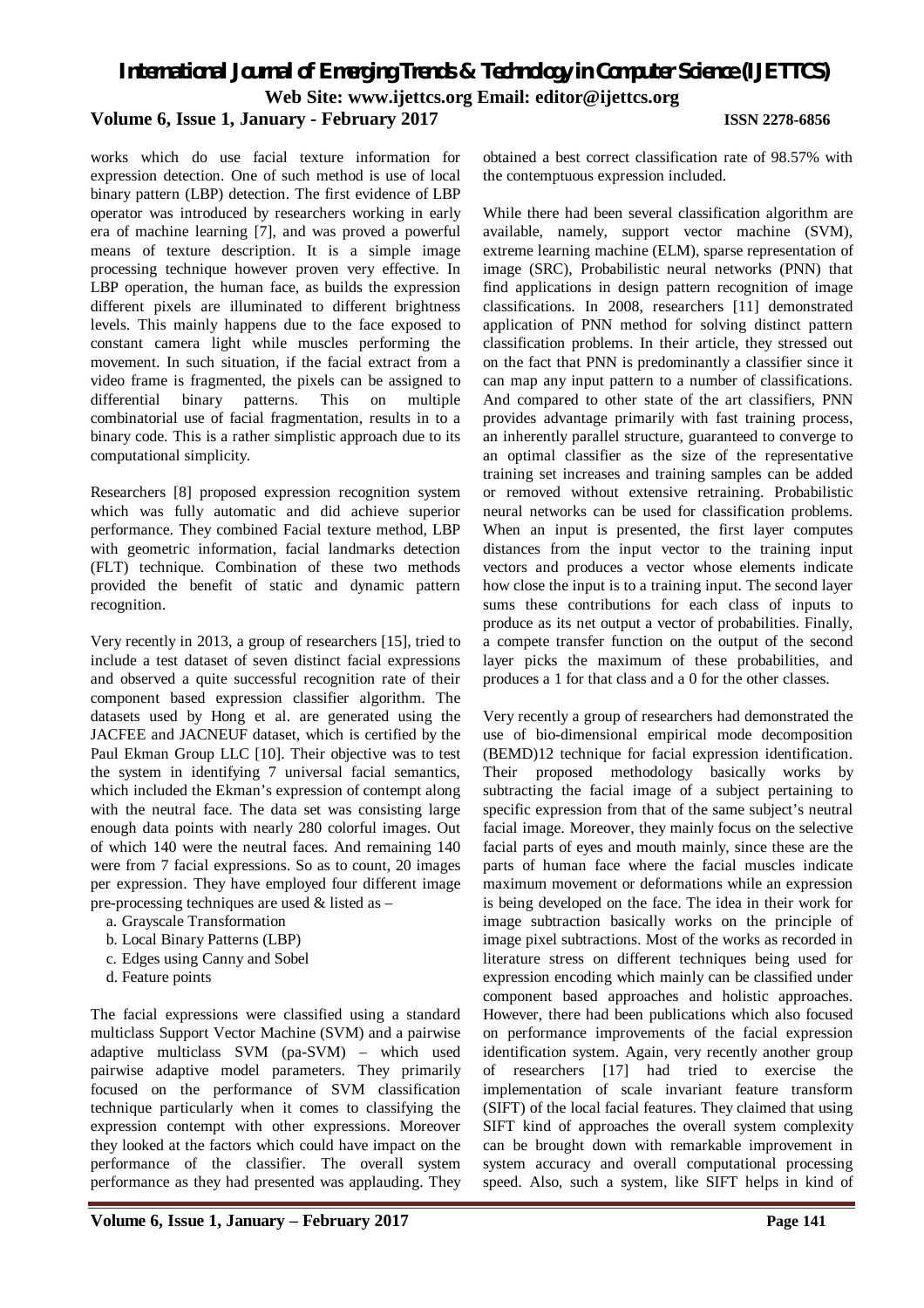# *International Journal of Emerging Trends & Technology in Computer Science (IJETTCS)* **Web Site: www.ijettcs.org Email: [editor@ijettcs.org](mailto:editor@ijettcs.org) Volume 6, Issue 1, January - February 2017 ISSN 2278-6856**

represent

non-dimensional feature extraction method which would free the system from its performance dependency of image resolution or other image related issues which often bug the researchers and developers to drag away from the

mainline work of expression identification.

### **3.PROPOSED SYSTEM**

The system architecture of the modular facial expression recognition is illustrated in Fig. 2. As can be seen from the architectural block diagram, the system accepts input video sequence in frame by frame chunked format.

For each frame has to go through a pre-processing block which reorients the frame based on camera observed angle to normal form. Thereafter, the facial landmark tracking (FLT) and local binary pattern (LBP) feature extraction happens in frame-wise manner. The information thus extracted is further parsed through trained SVMs and PNN modules so as to produce final comparative results. Both, LBP and FLT feature extraction are well described in recent literature8, thereby only a brief of it has been included here in algorithm.



#### **3.1Algorithm**

1. Pre-Processing: At very first, the system needs to have a normalized face of the captured frame. This is achieved by transforming each face as captured by camera frame to a constant coordinate frame. Then as per the facial landmarks detected, with help of it the face is mapped to a normalized neutral face.

- 2. FLT Detection: Detection and tracking of 49 facial landmarks as shown in Fig. 3.
- 3. FLT Landmark Trajectory extraction: As the facial expression builds up and captured by the camera, the movements of facial landmarks are sequentially



recorded. Each subsequent movement of the facial landmarks is progressively summed up in order to construct the landmarks movement vector. This can be Side Views

$$
v_j^{(i)} = P_j^{(i+1)} - P_j^{(i)} \tag{1}
$$

Here,  $v_i^{(i)}$  is the displacement vector between two sequential frames.  $P_i^{(i)}$  is the spatial frame position of a feature landmark,  $\overline{j}$ , at any i<sup>th</sup> frame.

If within a frame sequence there are N numbers of frames, from starting of expression build up, to its apex, the progressive movements of facial landmarks are summed up as said. Thereafter, the frame sequence is fragmented into, say k equal parts. Each one matches a segment containing a number of frames. The number of segments depends on the accumulated distance  $V_i^{\text{total}}$ . Thereby, the accumulated distance  $V_i^{\text{total}}$  of  $P_i$  from the first frame to the last frame is:

$$
V_j^{total} = \sum_{i=1}^{N-1} ||v_j^{(i)}|| \quad (2)
$$

The larger the distance is, the less frames would be taken. Assume the s<sup>th</sup> segment contains frame  $n_{s-1}$  to frame  $n_s - 1$ . Then the motion vector  $w_i^{\text{g}}$  in the s<sup>th</sup> segment is constructed as

$$
w_j^s = \sum_{l=n_{s-1}}^{n_s-1} v_j^{(i)} \qquad (3)
$$

We consider altogether 49 such facial landmarks for tracking. Thus finally the overall motion vector of all facial landmarks for the s<sup>th</sup> segment is constructed as

$$
W_j^s = [w_1^s w_2^s \dots \dots w_{49}^s] \qquad (4)
$$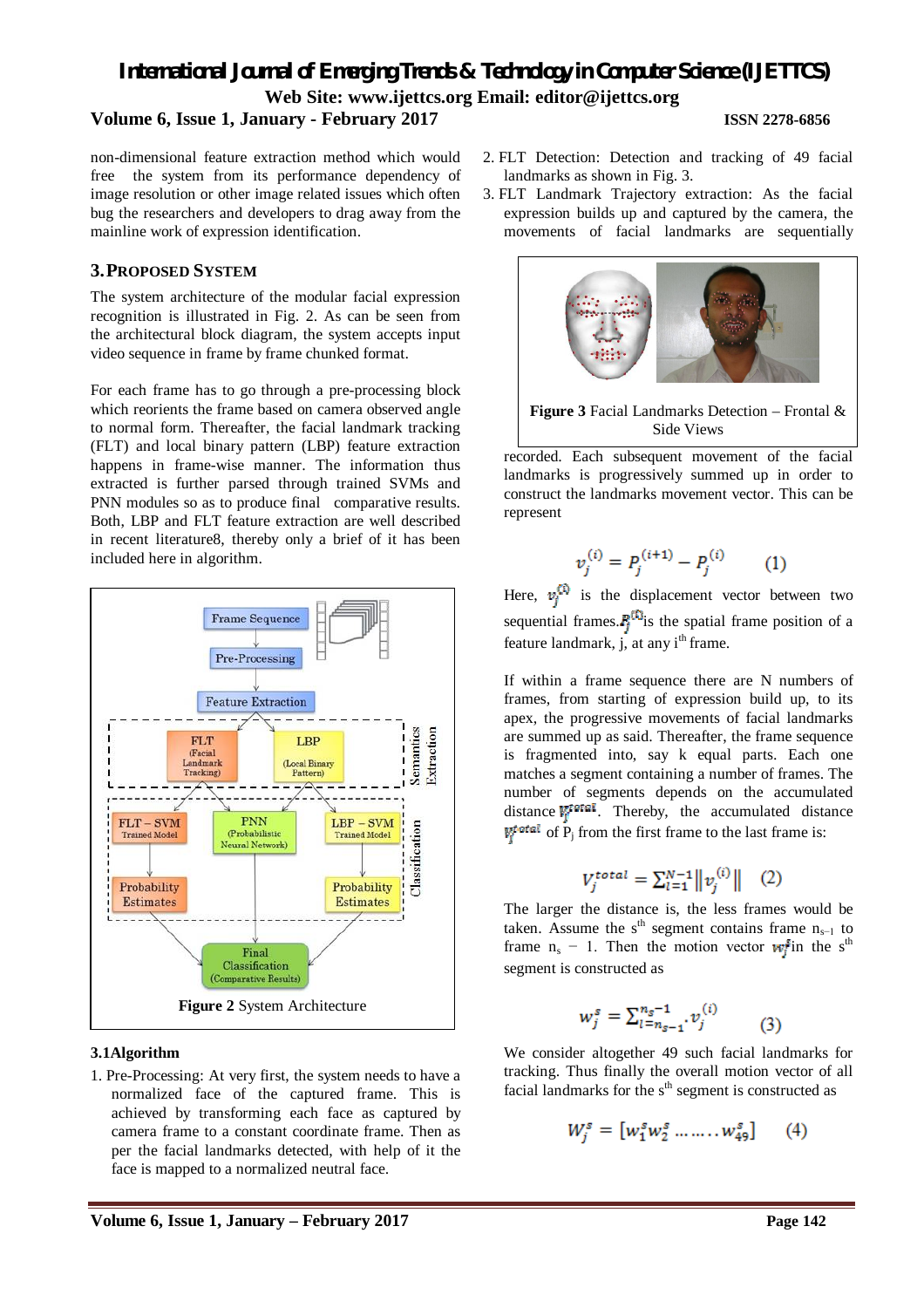# *International Journal of Emerging Trends & Technology in Computer Science (IJETTCS)* **Web Site: www.ijettcs.org Email: [editor@ijettcs.org](mailto:editor@ijettcs.org) Volume 6, Issue 1, January - February 2017 ISSN 2278-6856**

As a results of concatenation of all the motion vectors represents the facial expression, which is the single feature vector to be used with support vector machine for further classification of expression. This feature vector is represented by

 $(5)$ 

In present work,  $FLT_{\text{h}}^{\text{max}}$  signifies the FLT operator. The symbolization of this operator can be understood as the superscript 'adp' denotes the adaptive segmentation. Whereas, the subscript, k tells that each frame sequence has been fragmented into k segments for the purpose. The concept described is depicted in Fig. 4.



- 4. Feature extraction using Local Binary Pattern (LBP): The multi-resolution uniform LBP descriptor is proposed to be used to construct a binary code for each pixel in the face image. The LBP code is defined as a function of the number of neighbors P and radius R around each pixel, i.e.  $LBP_{(p,q)}^{w2}$ . The superscript u2 stands for uniform-LBP since only the valid uniform codes are extracted as suggested in literature. Then, subdivide each face into  $8 \times 8$  sub-blocks and compute the histogram of the obtained codes. The concatenation of these histograms of each of these blocks results in the final descriptor of the facial image as shown in Fig. 5.
- 5. Expression Classification: In current approach, along with the FLT and LBP feature based expression identification, a permutation of



**Volume 6, Issue 1, January – February 2017 Page 143**

- 6. classification techniques are also employed, namely, support vector machine (SVM) and probabilistic neural network (PNN).
- 7. Whenever an expression is predicted, its probability of belonging to a certain class is also determined. To decide on a facial expression, we sum up the probability estimates generated from LBP and FLT trained models for each expression individually. We then choose the expression which maximizes the probability.
- 8. PNN is basically based on Baysian classification and classical estimators for probability density function. As also pointed out literature [11], the basic operation performed by the PNN is an estimation of the probability density function of features of each class from the provided training samples using Gussian Kernel. One can refer to literature [11] for detailed formulation and algorithm. These estimated densities are then used in a Bayes decision rule to perform the classification.

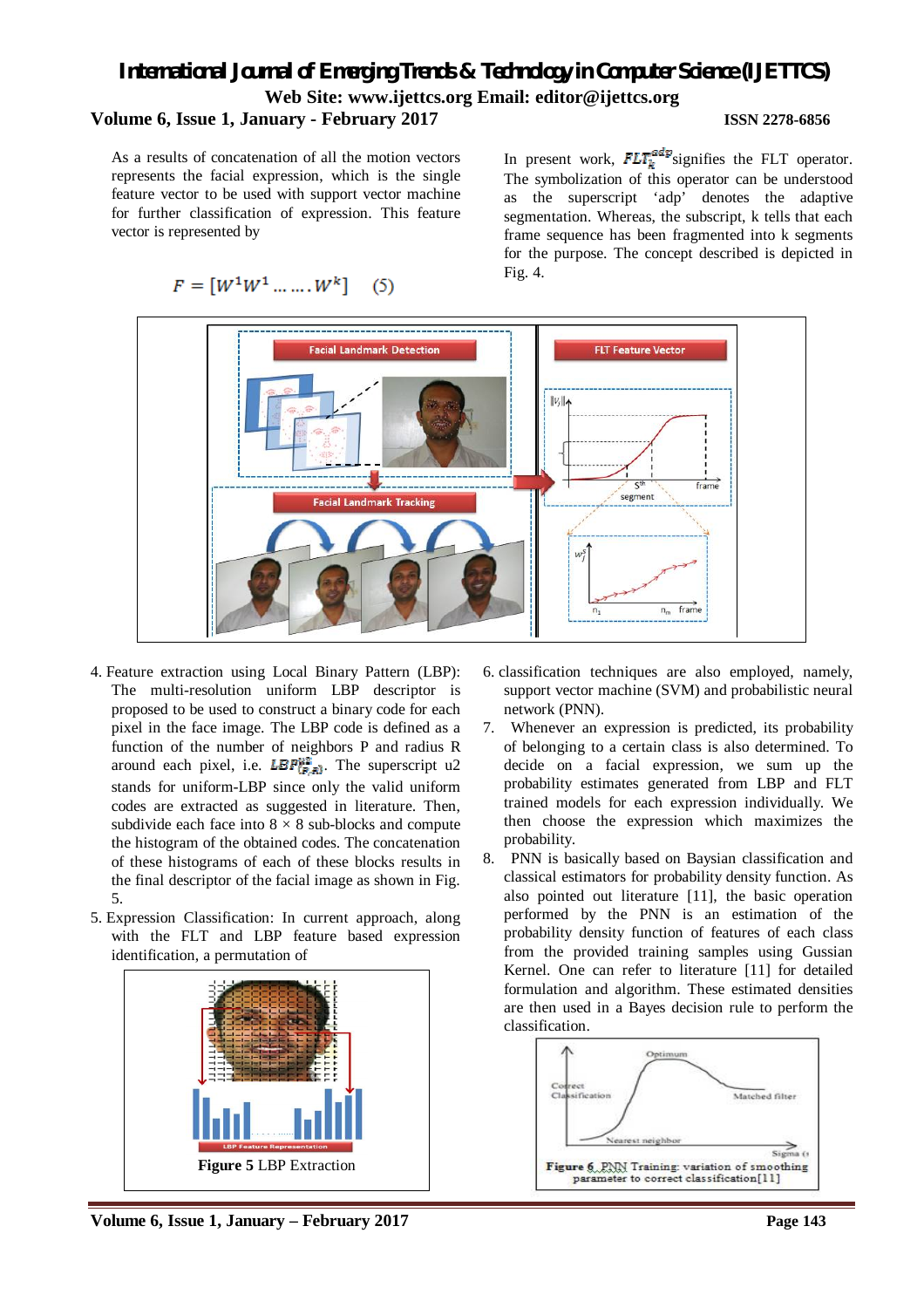*International Journal of Emerging Trends & Technology in Computer Science (IJETTCS)* **Web Site: www.ijettcs.org Email: [editor@ijettcs.org](mailto:editor@ijettcs.org)** 

## **Volume 6, Issue 1, January - February 2017 ISSN 2278-6856**

9. Like a neural network functions, PNN has to be trained so as to arrive at the most efficiency classifier. The effectiveness of the classifier depends on the convergence of the PNN training. Thereby it is important to include as many cases as possible for the PNN training. A full trained PNN would converge to the well-defined classifier as the training set size increases. Basically training of PNN module means arriving at the most optimum value of sigma  $(\sigma)$  which is nothing but the smoothing parameter. Prior research work [11] had illustrated the variation of sigma and its correspondence to the correct classification, i.e. at the optimum value, as shown here in Fig. 6.

#### **4.TEST RESULTS**

The modular facial expression identification system thus developed had been tested with one of the most literature cited database, i.e. Cohn-Kanade AU-Coded facial expression or 'CK+' database [14]. It consists of expressions from subjects range in age from 18 to 30years, in total out of which 65% were female, 15% African-American and 3% Asian or Latino. Each subject has contributed with a video sequence of 23 continuous facial expression displays. This included a must of, angry, disgust, happy, sad, surprise and fear expressions.

Every set of video sequences, as available from database, had been tested, for FLT and LBP facial expression extraction method. Moreover, for both methods, FLT and LBP expression identification, a permutation of SVM and PNN classification technique was employed. Here Fig. 7 shows the system snapshot while testing on a random video.



Thus obtained results of confusion matrix bring out the effect of the FLT and LBP method effectiveness with SVM and PNN techniques. Figure 8 demonstrates their confusion matrix results. Primary inference of the results, which is comparing FLT and LBP methods, is that the FLT being more accurate than LBP. This is because as we are testing with frames from dynamic videos, FLT can better capture an expression from its building up to apex mode. This can be attributed to FLT extraction which do form feature vector from successive frame information. Whereas LBP extracts information frame by frame, treating them independently. The secondary observation is for comparing SVM and PNN. Results from Fig. 8 reveal that PNN having an edge over SVM in sense of accuracy however, it can be well confirmed with larger datasets. Average computation time for LBP+SVM was found to be more than 1 hour, which is highly undesirable for expression identification system. It was noticed that LBP methods are more time consuming. LBP+PNN model takes ~20 minutes. On the other hand FLT methods was order of magnitude faster, clocking < 1 min. Moreover, FLT+PNN had proved the quickest to respond in 15 sec.

### **5.CONCLUSION**

The paper has presented the techniques of making use of local binary patterns (LBP) and facial landmark tracking (FLT) as the semantic means for facial expression identification. When it comes to identify facial expression from online videos, facial landmark tracking (FLT) has been found to be more precise, quicker than local binary pattern (LBP).

Moreover, the comparative assessment of performance of commonly known machine learning classification methods, Probabilistic Neural Network (PNN) and Support Vector Machine (SVM) has been presented as the additional vital combinatorial study of methods. Probabilistic neural network (PNN) is certainly a desired replacement to support vector machine (SVM) for expression identification system. Facial landmark tracking being demonstrated the more useful semantic builder for facial expression on video as input and Probabilistic neural networks (PNN) being the faster classifier, the combination of FLT and PNN forms the best modular expression identification system.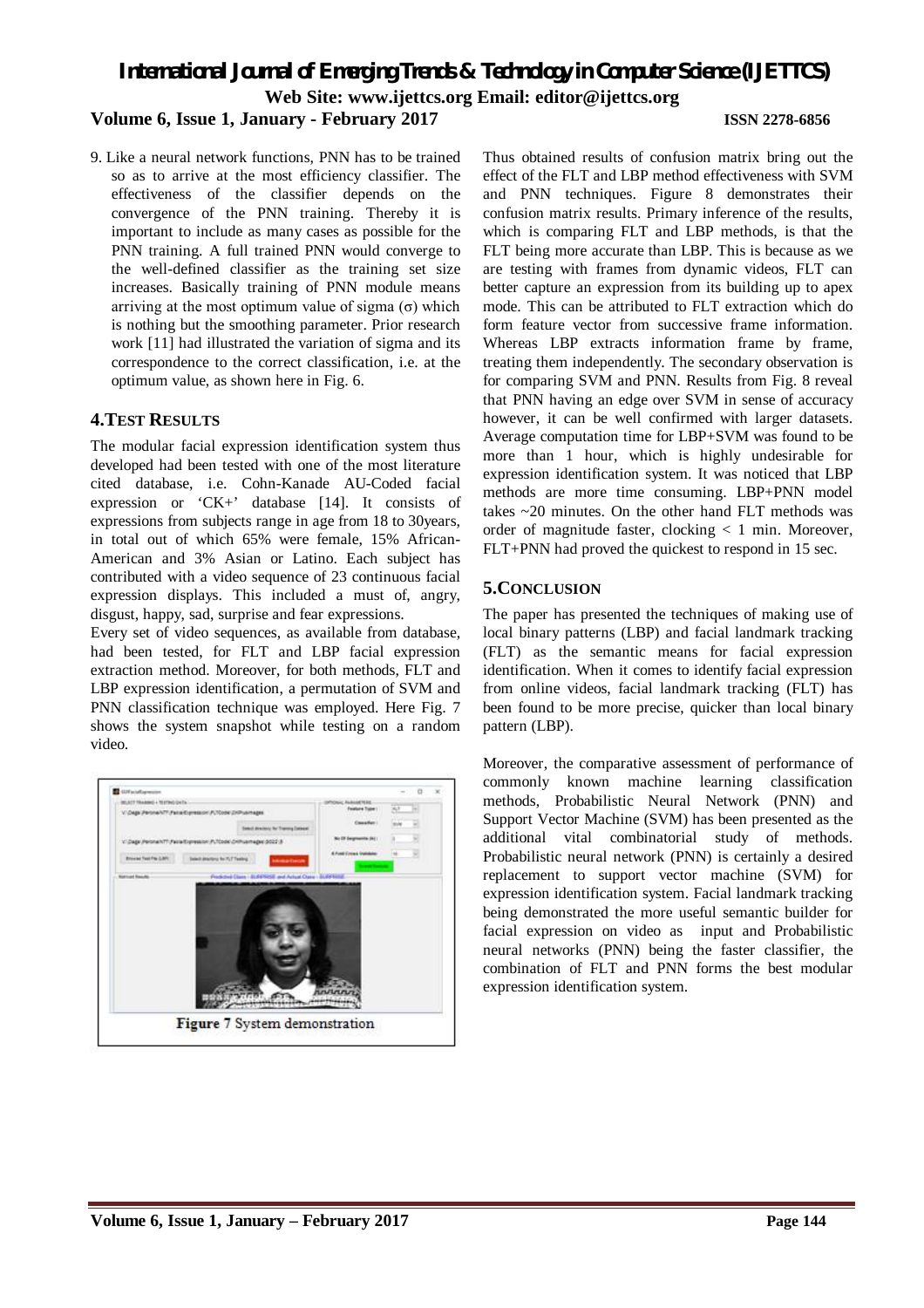**Volume 6, Issue 1, January - February 2017 ISSN 2278-6856**



### **References**

- [1] Ekman P, Expression and the nature of emotion. Approaches to Emotion. Hillsdale, NJ: Erlbaum.1984. pp. 319-344.
- [2] Ekman P, Friesen W V. Facial Action Coding System: A Technique for the Measurement of Facial Movement. Consulting Psychologists Press, 1978.
- [3] Daga, Brijmohan. "Content Based Video Retrieval Using Color Feature: An Integration Approach." Advances in Computing, Communication, and Control. Springer Berlin Heidelberg, 2013. 609- 625.
- [4] ChangC, Lin C J. LIBSVM: a Library for Support Vector Machines, 2001.
- [5] ShanC, Gong S, McOwan P W. Facial expression recognition based on local binary patterns: A comprehensive study. Image and Vision Computing, 2009, 27(6), pp. 803–816.
- [6] ZhaoG, PietikainenM. Boosted multi-resolution spatiotemporal descriptors for facial expression recognition. Pattern Recognition Letters, 2009, 30(12), pp.1117–1127.
- [7] Ojala T, Pietikäinen, M, Harwood D, A Comparative Study of Texture Measures with Classification Based on Feature Distributions. Pattern Recognition, 1996, 19(3), pp.51-59.
- [8] Weng C H, Lai S H, Online Facial Expression Recognition Based on Combining Texture and Geometric Information. IEEE International Conference on Image Processing (ICIP) Paris, 2014, pp. 5976-5980.
- [9] Daga, B. S., and A. A. Ghatol. "Multicue Optimized Object Detection for Automatic Video Event Extraction." Indian Journal of Science and Technology 9.47 (2016).
- [10] Paul Ekman Group LLC. JACFEE and JACNEUF dataset. [http://www.humintell.com/for-use-in](http://www.humintell.com/for-use-in-)research/.
- [11] Emary I M, Ramakrishnan S, On the application of various aprobabilistic neural networks in solving different pattern classification problems. World Applied Sciences Journal, 2008,4(6), pp. 772 –780.
- [12] SahaA, PukhrambamM, Pradhan S N, Facial Image Analysis for Expression Recognition by Bidimensional Empirical Mode Decomposition. Indian Journal of Science and Technology, August 2016, 9(31).
- [13] Daga, B. S., and A. A. Ghatol. "Detection of objects and activities in Videos using Spatial Relations and Ontology based approach in Video Database System." International Journal of Advances in Engineering & Technology 9.6 (2016): 640
- [14] CK+ Facial Expression Database. <http://www.pitt.edu/~emotion/ck-spread.htmDate> accessed: 26/11/2016
- [15] Hong K, ChalupS, King R, A Component Based Approach for Classifying the Seven Universal Facial Expressions of Emotion. IEEE Symposium on Computational Intelligence for Creativity and Affective Computing, 2013, 4(1).
- [16] Lanitis A, Taylor C J, Cootes T F. Automatic interpretation and coding of face images using flexible models. IEEE Transactions on Pattern Analysis and Machine Intelligence, 1997, 19(7), pp. 743–756.
- [17] Kim S, Kim Y, Lee S, An improved Face Recognition Based on Scale Invariant Feature Transform (SIFT): Training for Integrating Multiple Images and Matching by Key Point's Descriptor-Geometry. Indian Journal of Science and Technology, September 2016, 9(35)